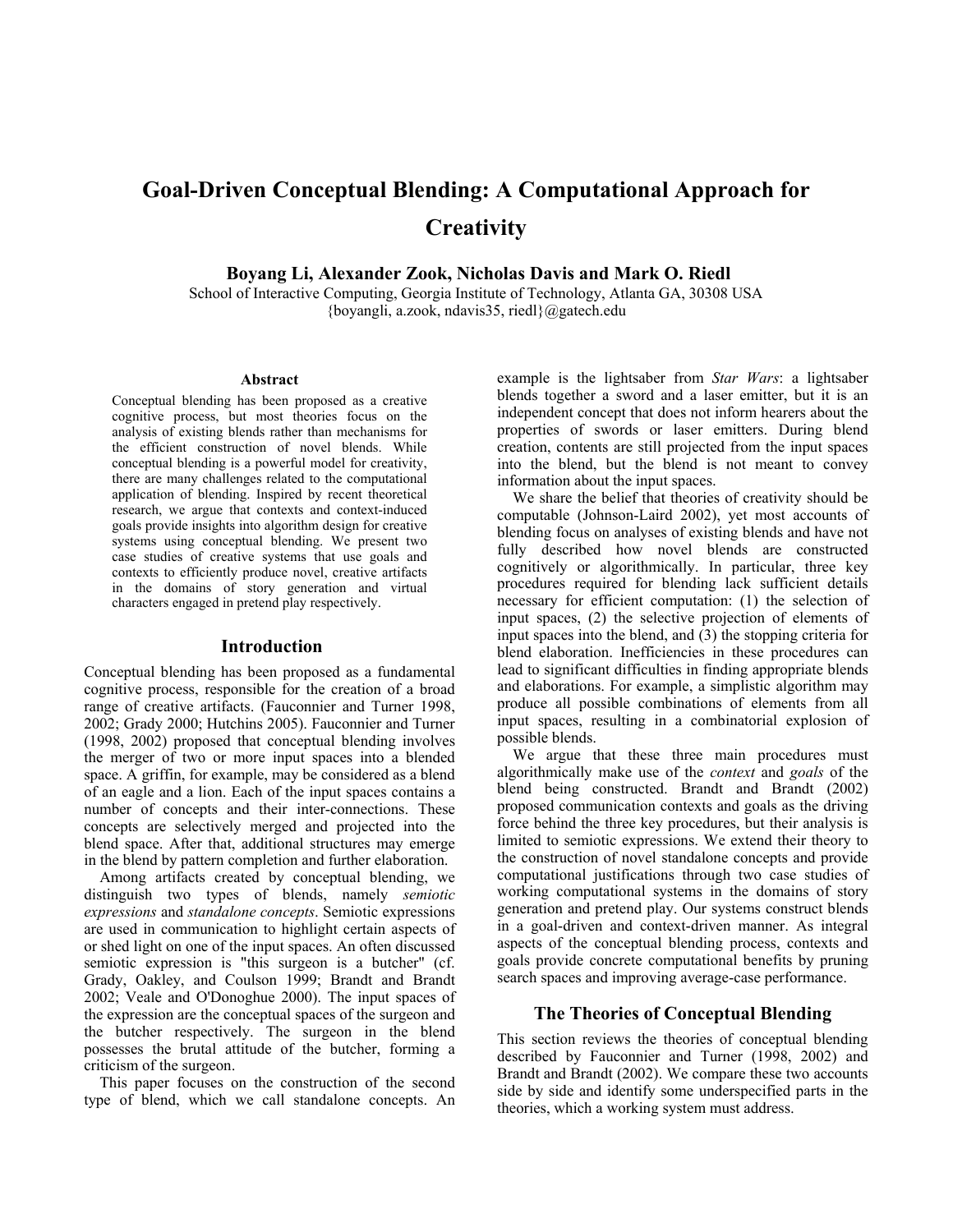

Figure 1. The four-space blending theory, adapted from Fauconnier & Turner (2002).

 In the original blending theory (BT) by Fauconnier and Turner (1998, 2002), conceptual blending takes two or more mental spaces as inputs. Mental spaces are dynamically constructed during a discourse (e.g. conversation) to contain relevant concepts. The input space of the surgeon, for example, includes the surgeon and relevant entities, such as his scalpel, patient and so on. Elements in one input space are then mapped to their counterparts in another input space, using mapping rules such as identity or analogy. In the surgeon-as-butcher example, the cleaver of the butcher is mapped to the scalpel of the surgeon; the dead animal is mapped to the patient, and so forth. Elements from input spaces are selectively projected into a *blend space*. The *generic space* captures the structural similarities between input spaces. In addition to elements projected from input spaces, the blend space can also contain emergent structures created by pattern completion or elaboration. This four-space formulation is shown in Figure 1, where big circles denote mental spaces, black dots represent elements in the spaces, solid lines are the mappings between inputs, and dashed lines denote correspondences among the elements in the four spaces. Hollow dots denote emergent structures in the blend.

 Fauconnier and Turner, however, did not specify how elements from these input spaces could be chosen during the selective projection. Although eight optimality principles—human scale, topology, pattern completion, integration, vital relations, unpacking, web, and relevance—were proposed as quality measures, they can only evaluate the quality of a complete blend *after* it is constructed. This suggests a computational approach where all possible blends have to be generated and tested individually, called a neo-Darwinian algorithm by Johnson-Laird (2002). A neo-Darwinian algorithm could lead to a combinational explosion of options and is infeasible for large input spaces. In contrast, what Johnson-Laird calls a neo-Lamarckian approach generates only valuable products by applying quality constraints on the search space. To do so in blending requires a mechanism



Figure 2. The context-dependent blending theory, adapted from Brandt and Brandt (2002).

that selects elements from input spaces effectively during the generation process. Note that projection occurs after inter-space mappings are built, so the complexity of analogy making should not be conflated with the complexity of projection.

 Moreover, BT does not provide detailed procedures for the effective retrieval of input spaces, nor for the elaboration of blends. A full computational implementation of the blending theory should select input spaces by itself, rather than assume them as given. To create a powerful criticism of the surgeon, a system should decide to blend it with a butcher, rather than a driver or a school teacher. A creative system may possess a huge amount of knowledge, so an efficient selection procedure for input spaces is necessary for it to operate within reasonable time limits. The same argument goes for elaboration. Neither a human nor a computational system should elaborate a blend endlessly. We usually do not wish to simulate the entire world's reaction to an irresponsible surgeon, which will require excessive computational power or time.

 In summary, the original blending theory left much ambiguity in three key procedures: (1) the selection of input spaces, (2) the selection of elements for projection, and (3) the stopping criterion for blend elaboration. However, a complete working implementation of BT must contain these procedures.

## **Context-Dependent Blending**

Brandt and Brandt (2002) pointed out that blends used in communication do not have fixed meanings. Rather, they are real-world phenomena that can only be analyzed in the context of the discourse during which they were uttered. Under different circumstances, the same utterance "this surgeon is a butcher" can mean different things. For example, if a soldier referred to a battlefield medic as a butcher, he may be highlighting the fact that he has to perform an astonishing number of amputations. This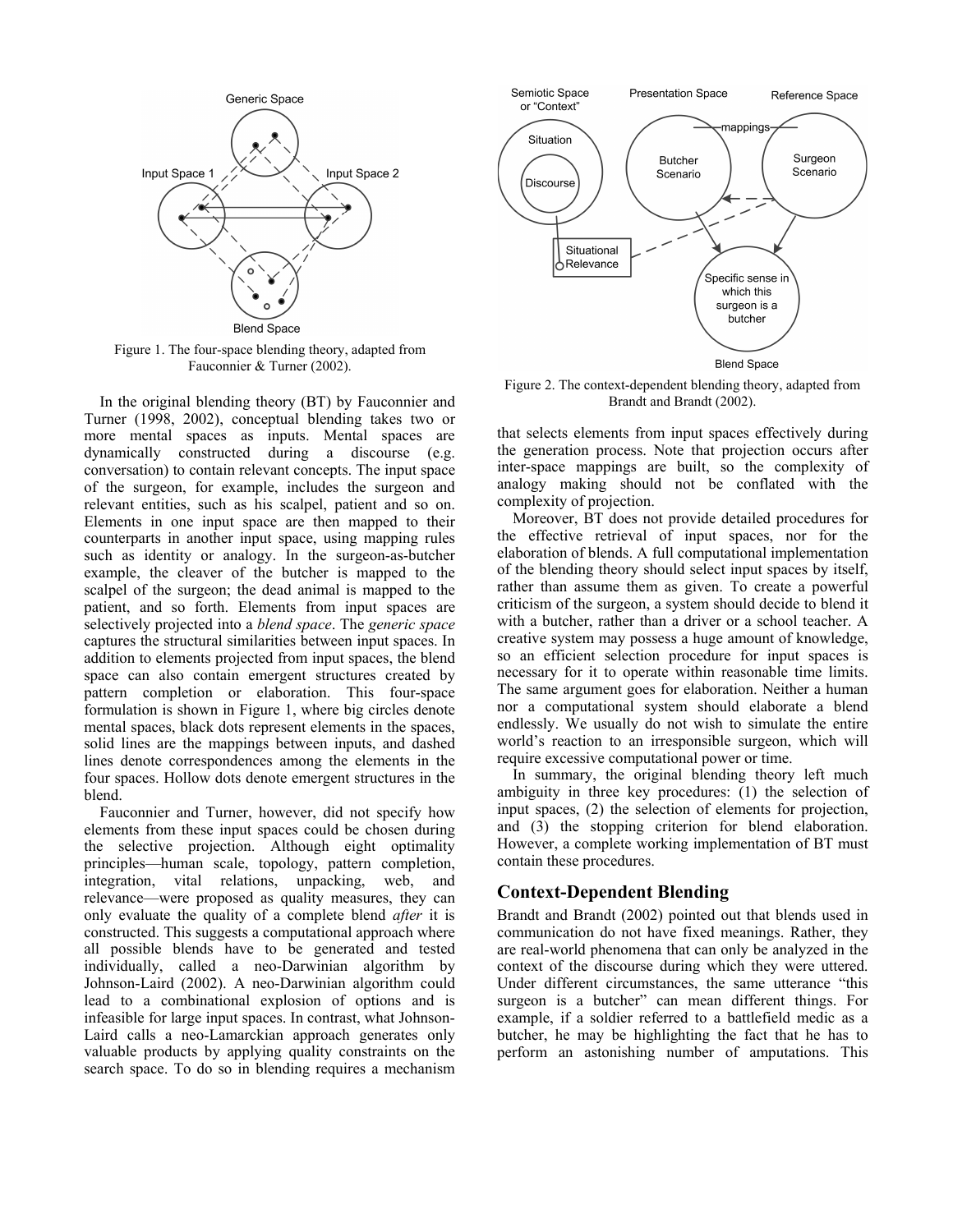interpretation is vastly different than the ethical judgment about a surgeon's skills after a failed surgery.

 To account for this plurality of meanings, blend construction must not be based solely on the attributes of the input domains, but on the context. Hence, Brandt and Brandt abandoned the context-free generic space and proposed a context-driven blend construction process. A simplified version of Brandt and Brandt's theory is shown in Figure 2, where the dashed arrow indicates that the situational relevance prompts the retrieval of the two input spaces in order and solid arrows represent selective projection. First, the communicative situation (context) retrieves the input spaces in order. The situation implies a first input space, the *reference space* based in the actual real-world situation. For example, if we are talking about a particular surgery, the input space of the surgeon becomes available. Based on the goal of communication (e.g. conveying that the surgeon is irresponsible), a *presentation space* including the figurative entities (e.g. a butcher) is then retrieved and mapped to the reference space. Second, the goal of communication, captured through the situational relevance, determines what elements from the two spaces are projected into the blend. If we want to accuse the surgeon of being irresponsible, we should project the careless attitude of the butcher into the blend. Third, elaboration of blends also depends on the context and the goal, fleshing out a blended space until sufficient detail is achieved for the guiding goal. In summary, the sequential retrieval of input spaces, the selection of projected elements, and the stopping criteria are all driven by contexts and goals.

### **Blending Novel Concepts**

In addition to metaphorical expressions, blending also yields novel concepts independent of the input spaces, such as the lightsaber. We believe the two cases differ in the relationship between the inputs spaces and the blend.

 Blends used in communication are usually meant to underscore certain aspects of, or to attach new properties to an input space. In our example, the surgeon who possesses a butcher's attitude in the blend space becomes a criticism of the surgeon in the input. The linkage between the blend and the input spaces is essential for understanding.

 In contrast, standalone concepts are blends that are not meant to convey meaning about their input spaces. For example, the birth stork is a blend of the metaphor birth-isarrival, air travel, and the stork (Fauconnier and Turner 2002, ch. 14), but it does not tell us much about air travel or storks in general. As another example, the lightsaber in *Star Wars* is clearly a blend of a sword and a laser emitter, but it is not meant to tell us anything about swords or laser, even though understanding laser and swords can help us understand lightsabers. There are links going from the input spaces to the blend spaces, but not vice versa.

Standalone concepts created from blending are commonly seen in stories and story-related activities. Dragons, for example, possess features of snakes, large cats and birds of prey, and the instinctive fear of the three is postulated to be its origin (Jones 2002). Many other mythical creatures are combinations of common animals. Novel concepts created from blending also appear in modern science fiction. The popular Japanese sci-fi manga *Doraemon* (Fujio 1974-1996) contains several gadgets made this way, such as a toy telephone that can transmit flu instead of voice.

 The idea of an independent concept does not contradict the notion of contextualized meaning. The meaning of a novel concept, when used as a semiotic sign, can still change depending on the context. One may say "my new kitchen knife is a lightsaber" to emphasize its sharpness. In Brandt and Brandt's framework, this meaning is created from the blend of the kitchen knife and the lightsaber, which is a different blend than the lightsaber itself. The concept lightsaber, on the other hand, is as independent as the concept butcher. For another example, the birth stork is now often a humorous symbol for baby births rather than used to explain births. The contexts and meanings vary, but the concepts remain relatively constant.

 We extend Brandt and Brandt's contextualized blending theory to the construction of novel concepts. Below we present two computational systems that generate novel concepts in fictions and pretend play. While Brandt and Brandt's (2002) theory initially was not meant to explain such blends, we show that a goal and context driven approach can account for their generation and bring computational benefits.

## **Previous Implementations**

Most previous work on computational algorithms for conceptual blending are based on the theories of Fauconnier and Turner and thus do not fully account for input space selection, selective projection, or blend elaboration. It is common for computational blending algorithms to ignore one or more of these stages. The Alloy blending engine, as part of the Griot poem generator (Goguen and Harrell 2004), is the earliest implementation of BT that we are aware of. Input spaces are manually coded as symbolic expressions. Projection into the blend is based on a structural mapping between input spaces. Without the guidance of goals, any element from the input spaces may be projected. The authors found the number of possible blends is exponential to the number of relations in the input spaces, but did not discuss methods to prune these spaces. Hervás et al. (2006) proposed a process that enriches texts of stories which can be considered as conceptual blends. They proposed that readers' familarity with input spaces, as part of the communication context, is important in selecting input spaces and elements for projection without specifying an algorithm.

 Martinez et al. (2011) proposed a blending algorithm where input spaces are sets of axioms. Compatible axioms are selected for projection. The system does not consider goals to directly build blends that meet specific purposes. Rather, it "enumerates alternatives ranked by the complexity of the underlying mappings". Yamada et al. (2011) generate motion of dancing characters by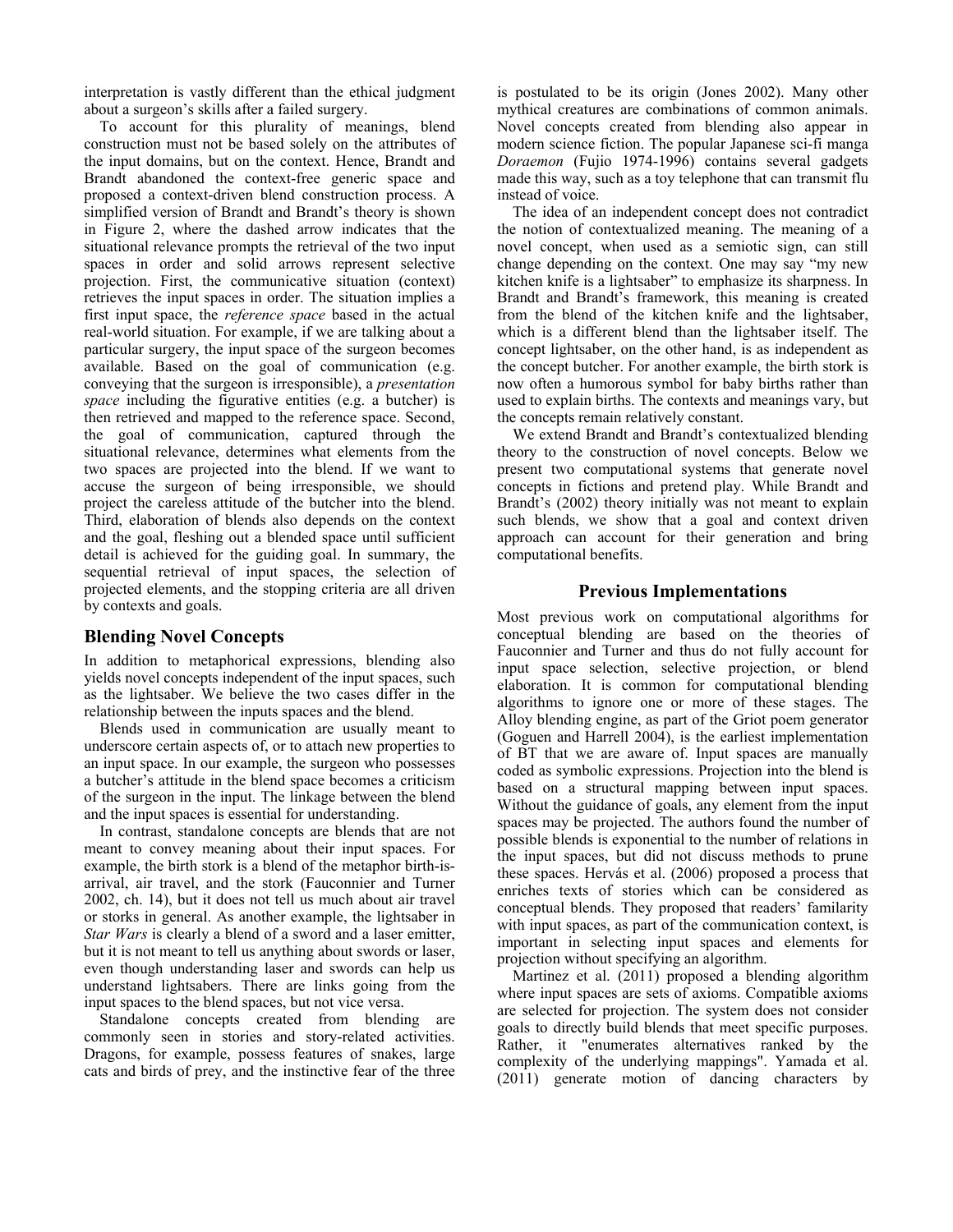representing motion as wavelet equations and blending is a weighted summation of wavelet coefficients. The process does not involve any of the three key procedures mentioned earlier. Thagard and Steward (2011) proposed an implementation of blending at the neural level, which also does not consider goals.

 The Divago system (Pereira 2007) is noteworthy in that it considers goals, but only uses them indirectly during construction of standalone concepts. Note that the input spaces are given to—rather than selected by—Divago. In Divago, goals do not directly participate in the selection of elements being projected. If an element *a* is mapped to *b*, one of 4 things can be projected into the blend: *a*, *b*, *a*/*b*, or nothing. This leads to a combinatorial explosion of possible blends regardless of the complexity of finding an inter-space analogical mapping. To effectively search an exponentially growing space, Divago utilizes a genetic algorithm (GA) that stochastically samples the space of possible blends. From a population of blends, Divago first selects those with high scores as computed by an evaluation function, consisting of the weighted sum of the eight optimality criteria introduced earlier. One of the criteria, relevance, is interpreted as goal satisfaction. After evaluation, highly ranked blends are randomly modified to create the next population. Imitating biological evolution, this process repeats in the hope of finding a near-optimal blend after sufficient number of iterations. Note however that a high score does not guarantee goal satisfaction because the evaluation function contains several, possibly competing criteria.

 To elaborate a blend, Divago fires any production rules whose premises are true to add content into the blend. Divago also supplements details to the blend based on its similarity with other frames. For example, if a blend is similar enough to the bird frame, Divago will grant it the ability to fly. However, given enough rules and frames, rule firing and pattern matching can potentially go on indefinitely, as it does not specify any explicit stopping criteria for elaboration based on the notions of meaningfulness or necessity.

 In the light of the above analysis, it is clear that goals and context can guide a computational conceptual blending process for the purpose of creating novel, standalone concepts. However, context and goals must be used directly to ensure successful blends and to focus search efficiently. In the next section, we study two creative systems that utilize contexts and goals to effectively realize the three procedures in conceptual blending.

## **Two Case Studies**

This section presents two systems that implement blending theory in a goal and context driven manner. We describe these systems through the lens of the context-driven blending theory. The first system builds fictional gadgets in computer-generated stories. The second system constructs objects used in pretend play that combine features of a desired fantasy-world object with a real-world object at hand. The two systems address the three aforementioned problems—input space selection, selective projection, and elaboration—in a neo-Lamarckian manner by employing constraints introduced by the domain of application and the specific goal to be achieved. The first case study focuses on selective projection and elaboration. The second case study focuses on input space selection.

## **Generating Gadgets in Fictions**

As a vibrant research field, artificial intelligence (AI) story generation aspires to create intelligent systems that can create and tell novel stories. Most current approaches to story generation are restricted to generating stories for static, hand-authored micro-worlds, manipulating given characters and objects to produce stories (e.g. Cavazza, Charles, and Mead 2002; Gervás et al. 2005; Riedl and Young 2010; Ontañón and Zhu 2010). These systems can be likened to jigsaw puzzle solvers who play only with given pieces and never dream of inventing a new piece. These story generation systems are not able to tell stories with novel objects or gadgets; they cannot tell *Star Wars* if the idea of lightsaber is not supplied ahead of time.

 The aim of the gadget generation algorithm (Li and Riedl 2011a, 2011b) is to break out of these static world configurations and create new types of objects previously unknown to the system. Our approach was initially presented as a combination of partial-order planning (Weld 1994) and analogical reasoning. Here we point out its connection to conceptual blending. The algorithm blends existing concepts to generate novel standalone concepts as unforeseen gadgets in support of a goal derived from a story context.

 To generate a gadget, the algorithm reasons about how the gadget should be used in the context of a story, including events that happen immediately before and after its usage. These events are captured as the behavior of the gadget, represented as a temporally ordered sequence of actions. Given a goal derived from a story (e.g., a character must become infected by a flu virus), the algorithm iteratively constructs the gadget's behavior by working backward from the goal using actions and entities from various input spaces. Goals are first-order logic predicates such as infected‐by(bob, virus). An action is an operator that requires certain predicates as preconditions and asserts some predicates as effects. The gadget generator works with a conventional story generator, which supplies goals considered appropriate for a gadget to achieve. The final behavior of the gadget must achieve these goals.

 Goals are first used to identify the input spaces. The reference space includes objects in the goal predicates and relevant concepts. For example, the reference space implied by the goal infected‐by(bob, virus) includes concepts such as flu viruses, a character named Bob, and actions such as coughing and curing. In fact, the reference space exists only conceptually and is not separated from the rest of the knowledge in the system. It highlights that knowledge structures closely related to the goal play more important roles in projection than the rest. The system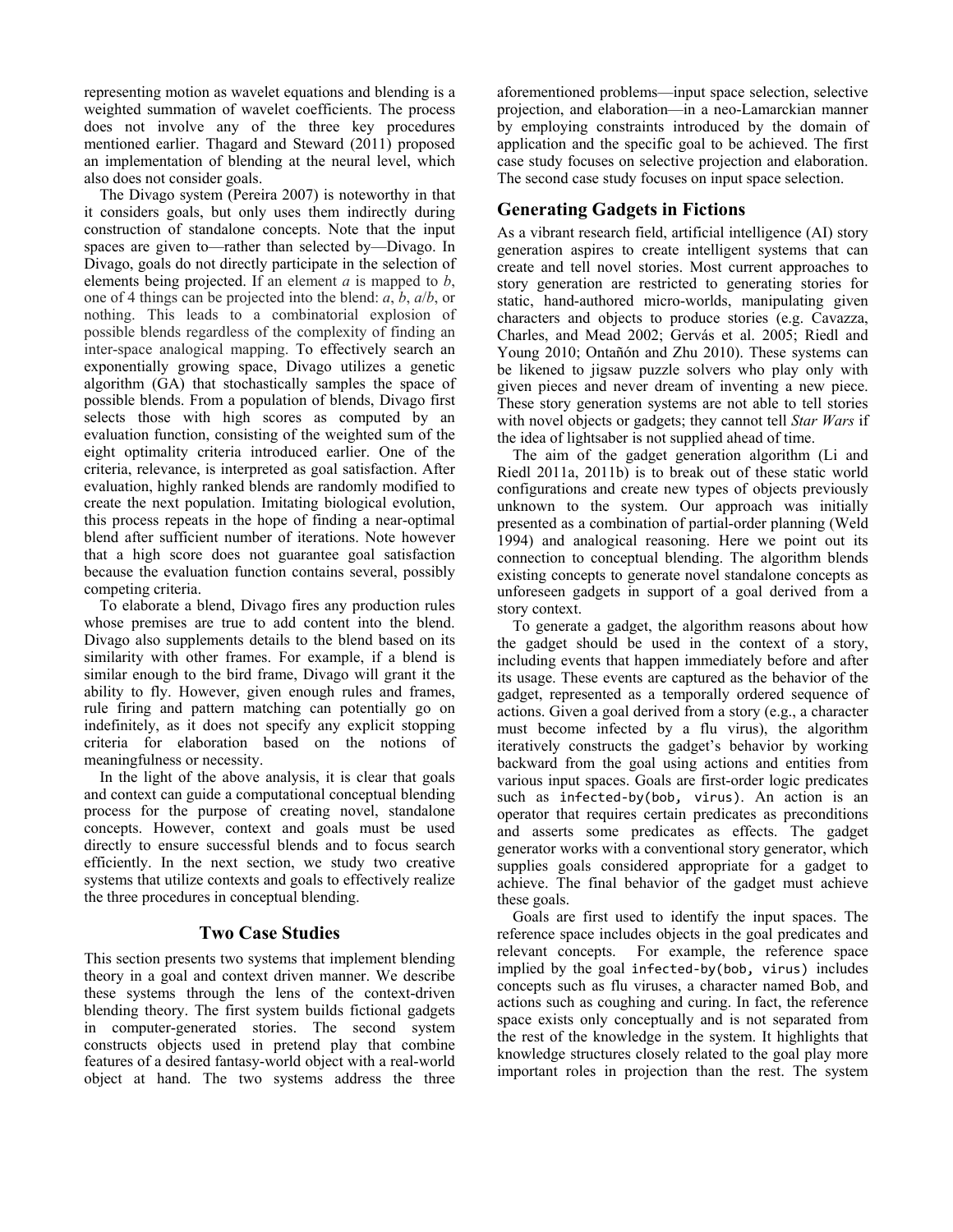

Figure 3. Two projections involved in the generation of the flutransmitting gadget phone.

creates the second input space by retrieving an object from its knowledge base of many known objects that achieve predicates analogous to the specified goals. This object is called the prototype for the gadget. At this time, the list of known potential prototypes is small, and we go down the list from the best guess. In the long term, a robust mechanism to find the best prototype is needed (e.g. Wolverton 1994). The second input space, the prototype space, includes the prototype object, its behavior, as well as actions used and entities referred to in the behavior. For example, the behavior of a toy phone object refers to the entity voice, which becomes part of the space.

 The behavior of the gadget, or the blend space, is built by projecting actions from the two input spaces selectively. This projection is driven by goals in a backward-chaining, iterative process. Following the partial-order planning representation, actions have causal requirements predicates that must be true in the micro-world for the action to be performed (also called *preconditions*). When an action is brought in the blend space to solve one goal, its own causal requirements are added to the set of goals. Actions continue to be projected to satisfy goals until all goals are satisfied or determined to be fundamental properties of the gadget itself. Note that when there are multiple possible ways to achieve a goal, the algorithm tries the best first and backtracks when mistakes are made. The selective projection process is thus completely goaldriven. Due to space constraints, we refer interested reader to (Li and Riedl 2011b) for details of the algorithm.

 There are several methods to project actions from the input spaces into the blend space. First, the algorithm can project an action from the prototype space without any changes. Second, an action from either space can be projected with arguments from both spaces, constituting a form of blending. Figure  $3(a)$  shows the action Cough-Into being projected with arguments from both input spaces. This action is mapped with the action Speak-Into in the prototype space because of identified analogical similarities. The analogical reasoning engine Sapper (Veale and O'Donoghue 2000) is used to establish analogical mapping across input spaces. Third, a special



Figure 4. The behavior of the flu-transmitting gadget phone

case of blending occurs when an action from the prototype space is combined with illegal arguments from the reference space to create a new action previously not allowed. As illustrated in Figure 3(b), the Transmit action of a toy phone is now allowed to transmit virus instead of voice, which otherwise would not have been a legal assignment of parameters. The algorithm ignores the rules of the micro-world to achieve goals of an imaginary gadget phone that can transmit flu virus from one person to another. This allows a generated gadget to achieve the impossible, producing an object not conceived before.

 Figure 4 shows the behavior of a gadget phone generated by the algorithm, which one can use to give her flu to someone else and free herself from it. The goal predicates it achieves are infected‐by (bob, virus) and not(infected‐by (alice, virus)). Each box represents one action. Solid arrows denote temporal precedence and dotted arrows denote closure actions. This gadget appeared in the Doraemon manga. Li and Riedl (2011a) also describes an example not from the manga.

 Elaboration in the blend space is simulated with the use of closure actions. Closure actions are not necessary for the gadget's goal, but restore some goal-irrelevant aspects of the story world to an ordinary state. For example, in Figure 4, the actions where people put down the phone after use (the Let‐Gos) are closure actions. Closure actions are manually labeled in prototype behaviors and projected into the blend space. Their use is motivated by the desire to restore an ordinary state after using the gadget, which creates a sense of denouement in the story. Although the elaboration is not directly driven by goals, it is motivated by the domain of storytelling.

 Finally, the gadget is verified by incorporating the gadget behaviors into the story from which the goals were originally derived. If any necessary conditions of the gadget's behavior cannot be achieved in the story, the gadget does not work and has to be modified further by going through additional rounds of blending. When this happens, a second prototype is retrieved as yet another input space and blended with the current gadget to make it even more powerful. The algorithm cannot create two gadgets simultaneously.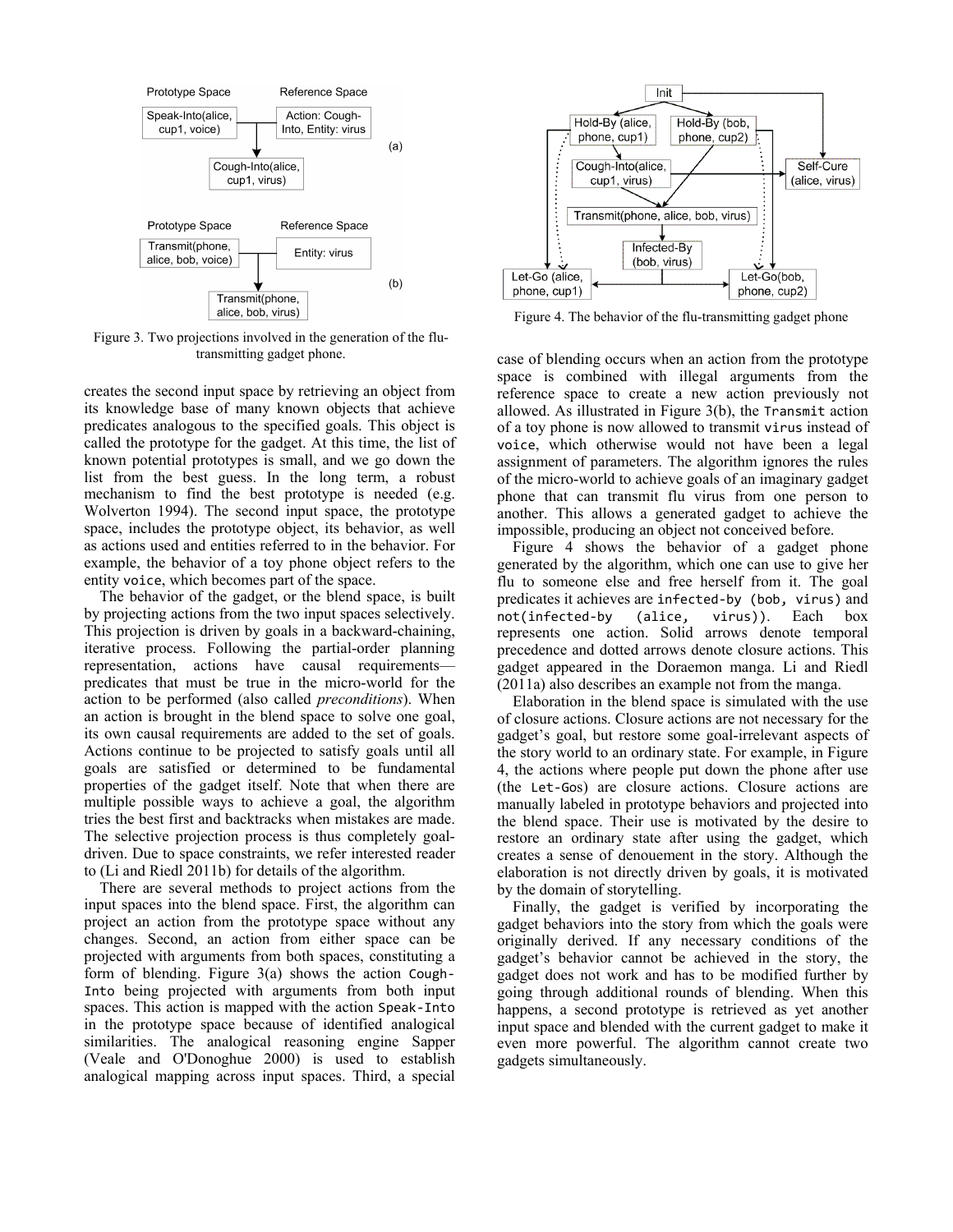By using means-ends search guided by goals, the search space of possible actions to be added to the behavior of the gadget is pruned, resulting in improved average-case efficiency of the algorithm. Each iteration of the algorithm tries to satisfy a goal in the blend space, and will thus only consider actions that can achieve that goal. While the total number of actions in both input spaces may be large, usually only a small fraction of them can be projected to achieve any given goal. In contrast, a naïve selective projection algorithm will attempt to project all actions in any input space using all possible projection methods. Although the goal-driven best-first search in the worst case has to consider all possibilities in the search space, in an average case it only considers a small portion of the total possibilities (Weld 1994). A goal-driven blending algorithm also has the added benefit of ensuring that any result of the algorithm is guaranteed to meet all of the acceptability requirements.

 In summary, the gadget generation system implements a goal-driven model of blending, including relatively efficient selective projection (due to pruning of the search space) and elaboration procedures. These procedures are driven by the gadget's goal, the particular story that serves as the context, and the general domain of storytelling. However, this system has not fully investigated the selection of input spaces, which will be illustrated in the next case study.

## **A Virtual Character for Pretend Play**

Our second case study illustrates the use of goals in blending with a specific focus on the selection of appropriate input spaces. In this case, a real-world object is selected to represent an object from a fantasy world, as required in children's pretend play. A goal specifies means to appropriately prune potential input spaces and select one option based on contextual constraints of similarity. Below we describe how our pretend play system can be viewed through the lens of conceptual blending; full details on the system are presented in (Zook, Riedl, and Magerko 2011).

 In *pretend play*, children construct and enact story scripts and roles with real-life objects (Nourot 1998). Examples of pretend play include lightsaber duels with cardboard tubes, holding pretend tea parties with stuffed animal guests and acting as a group of pirates sailing on a couch. When enacting these scripts, pretenders have goals of using particular objects from a fictional world, but are limited to using the real-world objects that are ready at hand. Pretend players imaginatively overlay the fictional object onto the real-world object to create a blend, i.e. a pretend object existing in both the fictional world and the real world. Pretend play research has found children project traits of the fictional object on the real object. As an example, children engaged in a lightsaber duel with cardboard tubes may make buzzing noises when they swing the tube. In general, the pretending process involves identifying real-world objects as stand-ins for the fictional object, and selectively projecting traits of the fictional object onto the real object. The objects are input spaces to

the blend. The construction process must account for how input spaces relate to a larger context of a target pretend play activity, pruning the options considered.

 Building computational systems that can engage in pretend requires the capacity to construct the objects used in these scripts (Zook, Riedl, and Magerko 2011). To formalize the problem, the play activity (lightsaber duel) provides a structuring situation such that a pretender human or agent—selects a real world object (cardboard tube) as a presentation space for a given reference space of a fictional object (lightsaber). That is, the goal is to find a presentation input space that most closely matches the reference input space. Once the input spaces are selected, the blending process takes the most relevant aspects of the fictional object for the activity (buzzing), which are imposed onto the real object in the blend space for use in play (swinging a cardboard tube while buzzing). This process starts with a situation in the fictional world and a specific fictional object (the lightsaber I am using in the duel), and seeks a presentation object in the real world to effectively manifest the fictional object.

 To reason about numerous objects in the fictional world and the real world, we need a computational representation of objects and their attributes. Lakoff and Johnson (1980) proposed that the salient perceptual, motor-activity, and purposive features of objects affect how humans interact with them. We model objects in both the fictional and real domains using selected attributes in these categories. Following prototype theory (Rosch 1978), these attributes are assigned fuzzy values to represent a real-valued  $([0, 1])$ range of degree of membership (DOM). As an example, a lightsaber may have a 0.8 DOM value for the perceptual feature of being blue (very blue, except for the handle), 0.9 DOM value for the motor-activity feature of ease of handling (very easy to hold and swing), and 0.1 DOM value for the purpose of supporting weights (unsuitable for propping up heavy objects).

*Iconic attributes* are salient attributes of an object that distinguish it from similar objects within the same category. These attributes help to resolve the potential ambiguity of which fictional object is being represented by a given real world object. For example, if a pretender grabs an object and begins making buzzing noises, it may be unclear if they are signaling that they are holding a buzzing lightsaber or shooting a laser pistol. An iconic posture of handling, however, makes this difference clear. Iconic attributes help participants in pretend play interpret other players' behaviors and intentions.

 The computational play system algorithm has three steps for context and goal driven blending: (1) select a realworld object based on the pretending goal and context; (2) select the set of fictional object attributes to project; and (3) project these attribute values into the blend. The first step is the selection of the input space—the real-world object—to be blended with the fictional object.

 Selecting an input space uses the pretending goal to first prune impossible input spaces and then search for the optimal input space among those that remain. Conceptually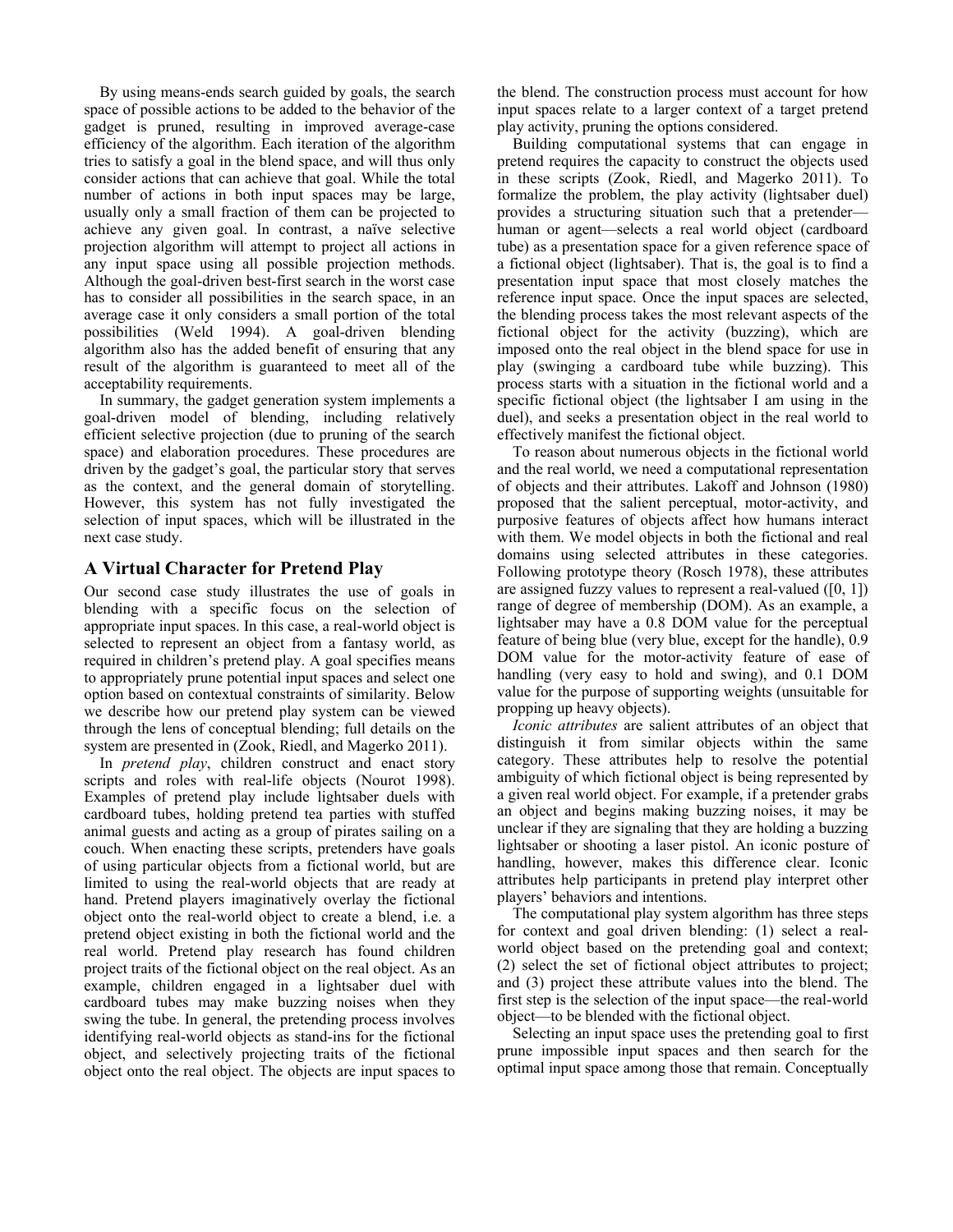this process is similar to the surface-level filtering process used in the MAC/FAC system (Forbus, Gentner and Law 1995) with the modification of using fuzzy attributes rather than predicates. The filtering quickly removes from consideration all real-world objects that differ too significantly from the desired fictional object on a single attribute. The goal specifies attributes that are important to the pretend play object and the extent to which they must be preserved. Thus, when seeking a lightsaber, all real objects that are too difficult to handle would be ignored, as they cannot serve as useful lightsabers during the play. Computationally, all real objects are compared to the desired fictional object on the set of relevant attributes, and those that differ by a specified threshold are pruned. For example, when considering ease of handling, a cardboard tube would be kept as a candidate real object for a lightsaber, while a wooden log would be discarded.

 After filtering, the remaining real-world objects are searched for the single real-world object with minimum difference from the desired fictional object. Computationally, the pretend play system exhaustively searches all available real-world objects and calculates the Euclidean distances between the attributes of each candidate real object and the fictional object. The realworld object with the minimal distance from the fictional object is then selected. In this domain, pruning appears to sufficiently constrain the set of potential input spaces to enable subsequent exhaustive search, although alternative search techniques are likely applicable.

 Once the input spaces are selected, the second step is to bridge the remaining distance between the real-world object and the fictional object by determining the set of iconic attributes that capture characteristic attributes of the fictional object. These will then be mapped back to the real-world object so that the agent can play with the realworld object as a placeholder for the fictional object. Iconic attributes of an object are those attributes that are most different from other objects under consideration; they capture which features are relevant to the pretend goal. The level of *iconicity* of an attribute for the desired pretend object is calculated as the sum of Euclidean distances between that attribute and the same attribute of all other objects in the fictional world. Iconicity values are normalized within categories of objects and an attribute is considered iconic for an object if it falls in the proximity of the maximum value.

 In the third stage, blending occurs by projecting iconic values of the desired fictional object onto the selected real object. By default, the blend space contains all attributes of the real object. All iconic attributes of the pretend object are projected into the real object, replacing the original values. This process captures the notion that most action and reasoning should treat the real world as the base with the pretend domain layered onto this base.

 In the pretend play algorithm, context and goals are utilized to filter the set of possible input spaces to only those that are most crucial for the use of a real-world object for pretend play. By pruning the set of possible objects according to their relevance to a goal, the process avoids the naïve consideration of all possible combinations of spaces to use for blending. Selective projection of attributes is achieved by searching for the most iconic attributes of the presentation input space (the fictional object) to be blended with attributes of the reference input space (the real-world object). While this search is performed in a brute-force manner, the number of attributes that cross the acceptability threshold for iconicity are relatively limited.

## **Discussion and Conclusions**

As a powerful mechanism for creativity, conceptual blending is capable of synthesizing known concepts into new concepts. Much existing theoretical work focuses on the blending phenomenon and identifying the input spaces and the blend without a mechanism for blending. This paper presents our first efforts at building a complete computational outline for conceptual blending systems. We identify three major procedures in conceptual blending: (1) the selection of input spaces, (2) the mechanism for selective projection of input space attributes into the blend space, and (3) the sufficiency condition for pattern completion and elaboration. These components play vital roles in conceptual blending and have significant implications for the efficiency of computation. In our analysis of computational implementations of blending theory, we found few systems fully account for all three processes.

 Brandt and Brandt (2002) argued that the construction of semiotic expressions as blends are cued by communication contexts and guided by the specific communicative goal. We argue that context and goals can provide the basis for rigorous and efficient computational algorithms for the three main processes described above. We present two computational systems that utilize goals and context to guide generation of standalone conceptual blends. The gadget generation algorithm mainly demonstrates procedures (2) and (3) by utilizing goals to select concepts from the input spaces and elaborating them. The pretend play work likewise uses context to determine which input spaces to select and which concepts from the input spaces to project into the blend, illustrating procedures (1) and (2).

 These two case studies suggest the three main procedures can be implemented efficiently by employing constraints introduced by their respective domain of application, the contexts of the solutions, and the specific goals the solutions must achieve. Our analysis shows that goals can be used to prune the search space and improve average-case performance. Although our implementations are deterministic, we believe determinism and goals are not a bundled package. A goal-driven procedure may not be completely deterministic or even optimal. Future work is needed to reduce the effort required to author the knowledge representations used by our systems (e.g. with crowdsourcing (Li et al. 2012)).

 Boden (2004) raised the questions of whether computers can appear to be creative, and whether computational